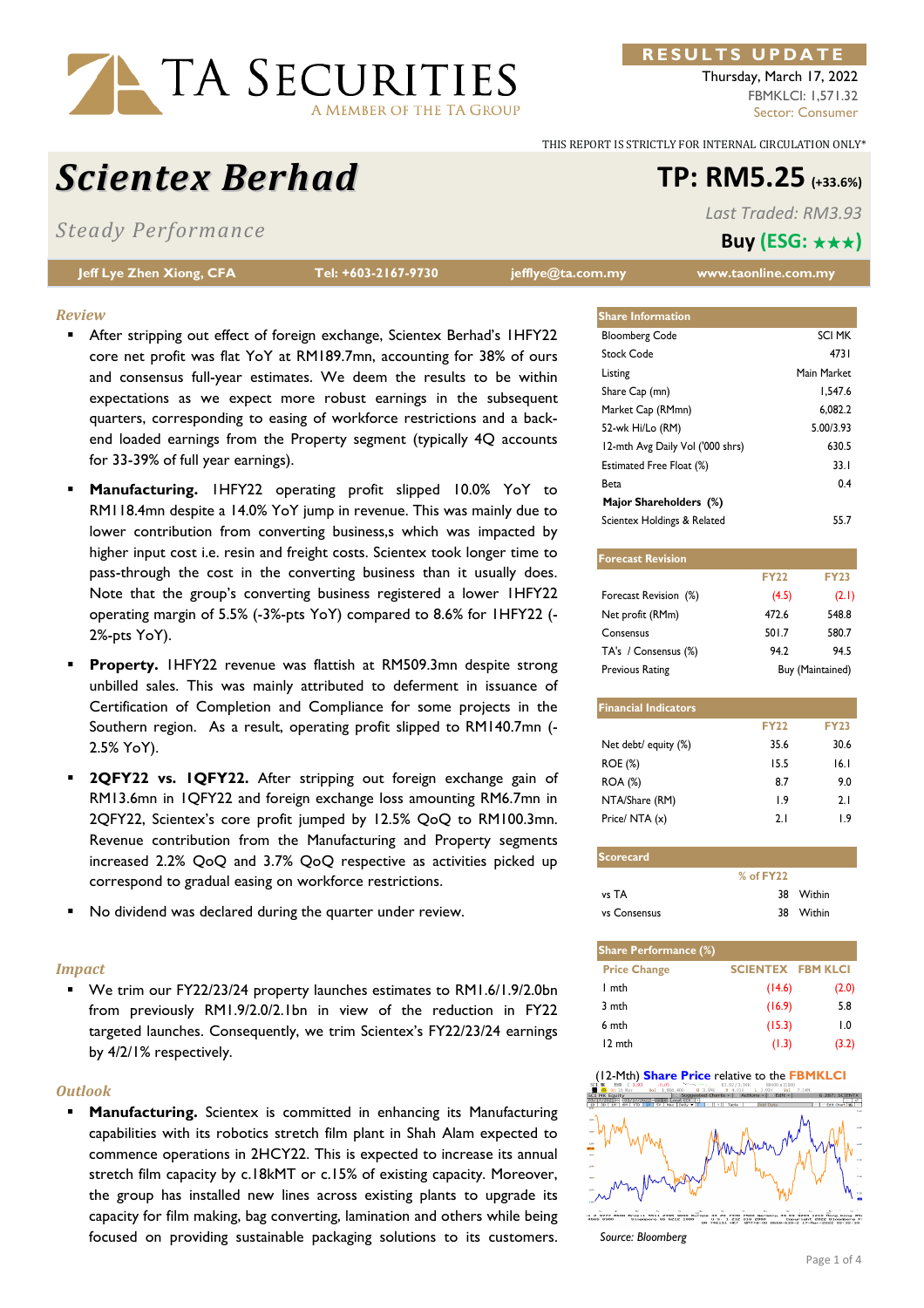# TA SECURITIES

Although recent unfavourable movement of resin price may temporarily squeeze margins, we note that industrial packaging, which makes up approximately half of group's Manufacturing revenue, typically has quick and efficient pass-through mechanism and could partially shield Scientex from the adverse effect of raw materials.

**Property.** Scientex has toned down its FY22 targeted new launch to RM1.7bn worth of properties (c.6.0k units) from initial target of RM2.0bn owing to a change in regulatory application procedure which could lead to potential delays in obtaining permits and approvals. Nonetheless, the RM1.7bn targeted launches would remain as a new record for the group which is higher than RM1.5bn launches achieved in FY21. Meanwhile, Malaysians remain very receptive to Scientex's projects as seen in recent launches in Bandar Jasin and Jasin, which have achieved take-up rates of 90% and 70% respectively in less than 3 months. Overall, we remain upbeat on Scientex's Property segment underpinned by robust unbilled sales of c.RM1bn, maiden launches from new sites and continued efforts to acquire strategic land banks.

#### *Valuation*

 We trim our Scientex's TP to RM5.25/share (previously RM5.40/share) based on unchanged 20x Manufacturing earnings and 14x Property earnings. Reiterate Buy.

|  | Table I: Earnings Summary (RMmn) |  |
|--|----------------------------------|--|
|  |                                  |  |

| <b>FYE July (RMmn)</b>     |       | <b>FY20</b> | <b>FY21</b> | <b>FY22E</b> | <b>FY23F</b> | <b>FY24F</b> |
|----------------------------|-------|-------------|-------------|--------------|--------------|--------------|
| Revenue                    |       | 3,518.6     | 3.656.0     | 4,101.7      | 4,529.3      | 4,849.1      |
| <b>EBITDA</b>              |       | 656.9       | 707.2       | 793.5        | 879.1        | 919.3        |
| EBIT                       |       | 549.5       | 600.3       | 671.8        | 752.1        | 792.5        |
| <b>Reported PBT</b>        |       | 544.3       | 601.0       | 658.5        | 742.3        | 785.I        |
| Adj. PBT                   |       | 576.2       | 597.2       | 658.5        | 742.3        | 785.I        |
| <b>Reported Net Profit</b> |       | 390.I       | 457.2       | 472.6        | 548.8        | 578.7        |
| Adj. Net profit            |       | 422.0       | 453.5       | 472.6        | 548.8        | 578.7        |
| <b>Basic EPS</b>           | (sen) | 25.2        | 29.5        | 30.5         | 35.5         | 37.4         |
| Adj. EPS                   | (sen) | 27.3        | 29.3        | 30.5         | 35.5         | 37.4         |
| <b>PER</b>                 | (x)   | 15.6        | 13.3        | 12.9         | 11.1         | 10.5         |
| Net Dividend               | (sen) | 7.7         | 9.0         | 10.0         | 11.0         | 12.0         |
| Dividend Yield             | (%)   | 2.0         | 2.3         | 2.5          | 2.8          | 3.1          |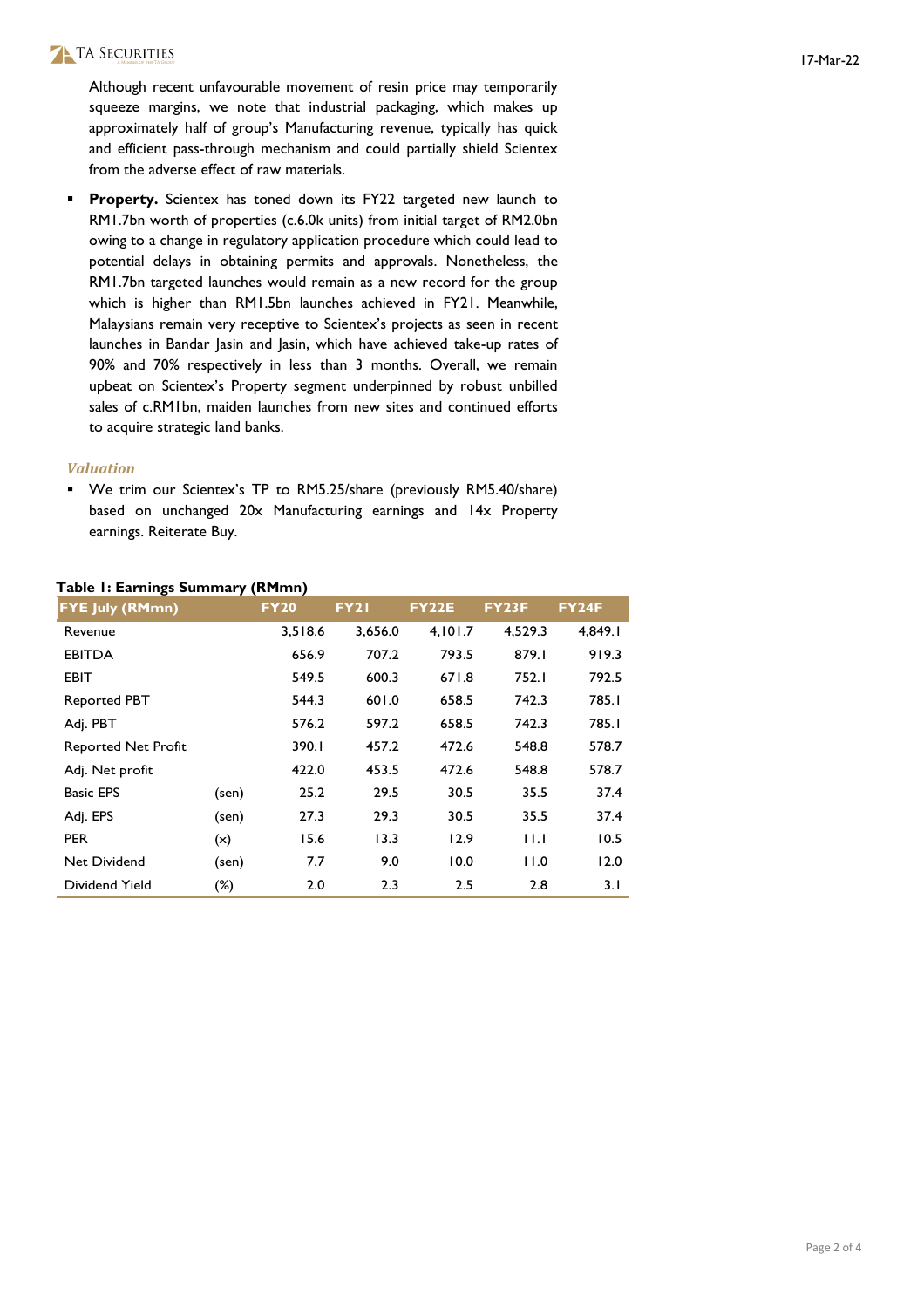# **Table 2: 2QFY22 Results Analysis (RMmn)**

| 17-Mar-22 |
|-----------|
|-----------|

| <b>FYE July (RMmn)</b>  | <b>2QFY21</b> | IQFY22 | <b>2QFY22</b> | QoQ (%) | YoY (%) | IHFY21  | IHFY22  | YoY (%) |
|-------------------------|---------------|--------|---------------|---------|---------|---------|---------|---------|
| Revenue                 | 906.5         | 928.2  | 952.0         | 2.6     | 5.0     | 1,708.8 | 1,880.2 | 10.0    |
| $\sim$ Manufacturing    | 618.8         | 678.1  | 692.8         | 2.2     | 12.0    | 1,202.6 | 1,370.9 | 14.0    |
| $\sim$ Property         | 287.8         | 250.1  | 259.2         | 3.7     | (9.9)   | 506.2   | 509.3   | 0.6     |
| <b>Interest Expense</b> | (2.4)         | (4.3)  | (4.9)         | 13.1    | >100    | (4.7)   | (9.2)   | 98.0    |
| Interest Income         | 2.7           | 1.5    | 3.1           | >100    | 13.5    | 6.3     | 4.6     | (26.3)  |
| Depreciation            | (26.8)        | (27.8) | (27.8)        | (0.1)   | 3.8     | (53.5)  | (55.6)  | 3.9     |
| <b>EBITDA</b>           | 176.0         | 161.1  | 153.7         | (4.6)   | (12.7)  | 329.5   | 314.7   | (4.5)   |
| <b>Operating Profit</b> | 149.2         | 133.2  | 125.9         | (5.5)   | (15.6)  | 275.9   | 259.1   | (6.1)   |
| $\sim$ Manufacturing    | 63.0          | 64.7   | 53.7          | (17.1)  | (14.8)  | 131.6   | 118.4   | (10.0)  |
| $\sim$ Property         | 86.2          | 68.5   | 72.2          | 5.4     | (16.2)  | 144.4   | 140.7   | (2.5)   |
| EI.                     | 9.8           | 13.6   | (6.7)         | nm      | nm      | 15.2    | 6.9     | (54.9)  |
| <b>Reported PBT</b>     | 149.5         | 130.4  | 124.1         | (4.9)   | (17.0)  | 277.6   | 254.5   | (8.3)   |
| Taxation                | (28.4)        | (22.2) | (25.2)        | 13.5    | (11.3)  | (56.6)  | (47.3)  | (16.3)  |
| Minority Interest       | (8.9)         | (5.4)  | (5.2)         | (3.3)   | (41.2)  | (16.3)  | (10.6)  | (35.0)  |
| <b>Reported Profit</b>  | 112.2         | 102.8  | 93.6          | (8.9)   | (16.6)  | 204.7   | 196.6   | (4.0)   |
| Adj. Net Profit         | 102.3         | 89.2   | 100.3         | 12.5    | (2.0)   | 189.5   | 189.7   | 0.1     |
| EPS (sen)               | 7.2           | 6.6    | 6.0           | (8.9)   | (16.5)  | 13.2    | 12.7    | (4.1)   |
| Adj EPS (sen)           | 6.6           | 5.8    | 6.5           | 12.5    | (1.8)   | 12.2    | 12.2    | 0.0     |
| DPS (sen)               | 0.0           | 0.0    | 0.0           | nm      | nm      | 0.0     | 0.0     | nm      |
|                         |               |        |               | %-pts   | %-pts   |         |         | %-pts   |
| EBIT Margin (%)         | 16.5          | 14.4   | 13.2          | (1.1)   | (3.2)   | 16.1    | 13.8    | (2.4)   |
| $\sim$ Manufacturing    | 10.2          | 9.5    | 7.7           | (1.8)   | (2.4)   | 10.9    | 8.6     | (2.3)   |
| $\sim$ Property         | 29.9          | 27.4   | 27.9          | 0.5     | (2.1)   | 28.5    | 27.6    | (0.9)   |
| PBT Margin (%)          | 16.5          | 14.1   | 13.0          | (1.0)   | (3.5)   | 16.2    | 13.5    | (2.7)   |
| Net Margin (%)          | 11.3          | 9.6    | 10.5          | 0.9     | (0.7)   | 11.1    | 10.1    | (1.0)   |
| Tax rate (%)            | 19.0          | 17.0   | 20.3          | 3.3     | 1.3     | 20.4    | 18.6    | (1.8)   |

# **Table 3: Sum-of-Parts Valuation**

| <b>Segment</b>                           | <b>Valuation Method</b> | <b>Equity Value (RMmn)</b> |
|------------------------------------------|-------------------------|----------------------------|
| Manufacturing                            | CY22 EPS PER 20x        | 3,895.3                    |
| Property                                 | CY22 EPS PER 14x        | 4,334.5                    |
|                                          |                         |                            |
| Equity value (RMmn)                      | 8,229.8                 |                            |
| + Proceed from Warrant Conversion (RMmn) | 443.7                   |                            |
| Total Equity Value (RMmn)                | 8,673.4                 |                            |
| Share cap (mn)                           | 1,547.6                 |                            |
| + Warrant Conversion (mn)                | 103.2                   |                            |
| Enlarged Share Cap (mn)                  | 1,650.8                 |                            |
| <b>Target Price (RM)</b>                 |                         | 5.25                       |